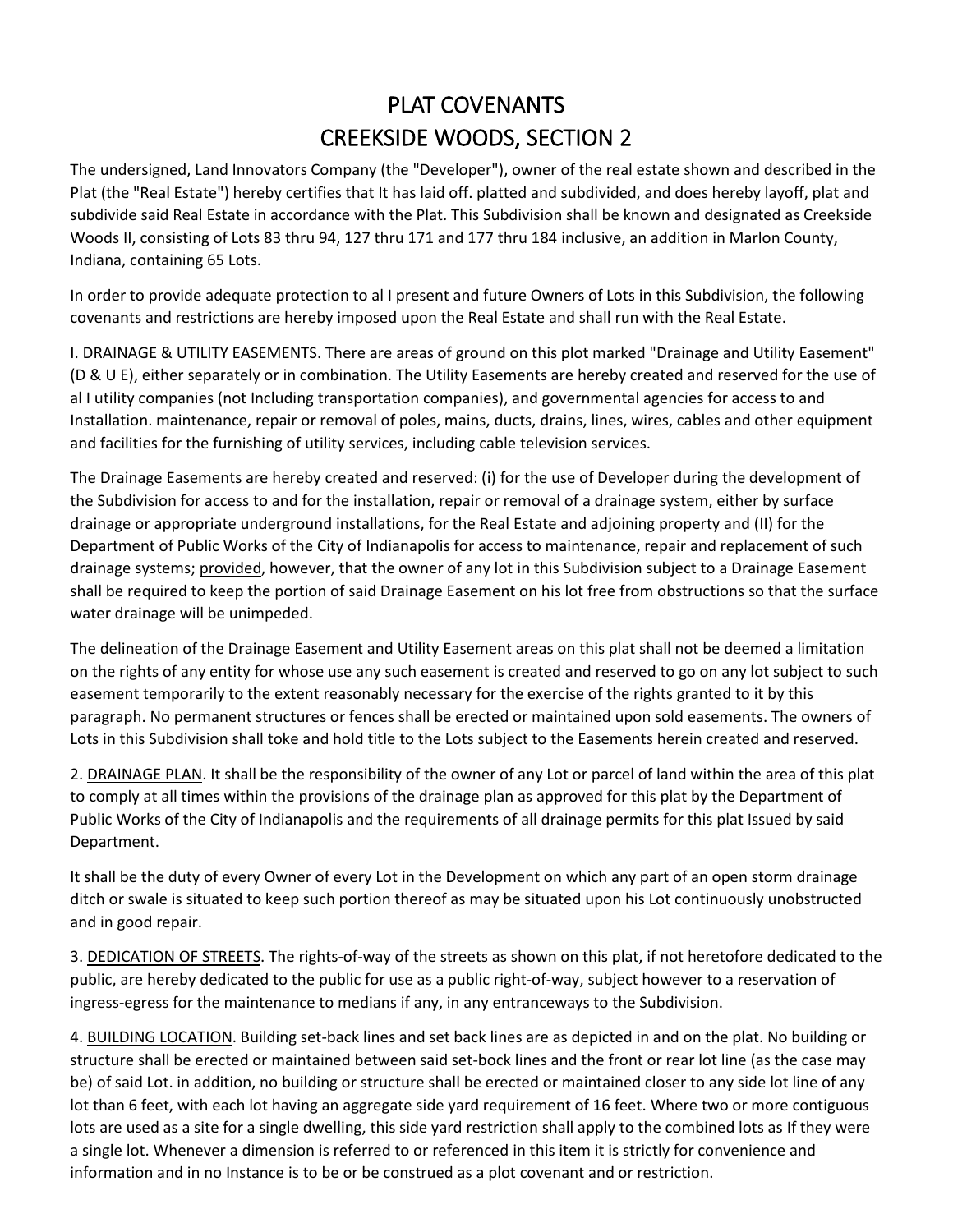5. MINIMUM LIVING AREA. No residence constructed on a lot herein shall have less than 1200 feet of finished and livable floor area in aggregate for a one story residence or less than 800 feet in the aggregate for a multifloor residence, exclusive of open porches and garages. A minimum square foot of 1200 square feet for the ground level shall be required for a multi-floor residence so as to conform to the Dwelling District Ordinance of Marron County.

6. TWO CAR GARAGES. AI I residences are required to have a garage which will accommodate two (2) automobiles.

7. HARD SURFACE DRIVEWAY. Each driveway in this Subdivision shall be of concrete or asphalt material with no additional parking permitted on Lot other than the existing driveway.

8. TEMPORARY RESIDENCES PROHIBITED / LIMITATION ON VEHICLES. No trailer, shack, tent, boat, basement, garage or other outbuilding may be used at any time as a residence, temporary or permanent; nor may any structure of a temporary character be used as a residence, except that used by a builder during the construction of a residential building on the property, which temporary construction structures shall be promptly removed upon completion of construction of the building.

No inoperative or unlicensed vehicle shall be parked on or repaired on any lot or on the driveway thereof. No camper, trailer, mobile home, boat, truck or school bus may be parked in the Development unless such vehicle is kept in the garage, except for personal automobiles, vans and pick-up trucks.

9. RESIDENTIAL USE ONLY. AII Lots in this Subdivision shall be used solely for residential purposes except for residences used as model homes during the sale and development of this Subdivision. No business buildings shall be erected on said Lots, and no business may be conducted on any part thereof, other than the home occupations permitted in the Dwelling Districts Zoning Ordinance of Marlon County, Indiana. No residence shall be erected, altered, placed or permitted to remain on any Lot herein, other than one detached single-family residence not to exceed two and one-half stories in height and permanently attached residential accessory building. Any attached garage, tool shed. storage building or any other attached building erected or used as an accessory to a residence shall be of a permanent type of construction and shall conform to the general architecture and appearance of such· residence. Detached garages, tool sheds or storage buildings may not be erected on any Lot.

10. LIMITATIONS RE: TRASH. No Lot shall be used or maintained as a dumping ground for rubbish, trash or garbage. Other waste must be kept in sanitary containers. All incinerators or other equipment for thee storage or disposal of such materials shall be kept in a clean and sanitary condition.

11. ARCHITECTURAL DESIGN AND ENVIRONMENTAL CONTROL. No building, fence, walls, or other structure shall be erected, placed and altered on any building lot in this Subdivision until the building plans, specifications and plat plan showing the location of such structures have been approved as to the conformity and harmony of external design with existing structure herein and as to the building with respect to topography and finished ground elevations by an Architectural and Environmental Control Committee (Committee). The destruction of trees and vegetation and any other such matter as may affect the environment and ecology of this Subdivision shall be the proper concern of the Committee. The Committee will be composed of three (3) members, all appointed by the undersigned. A majority of the Committee may designate a representative to act for it. In the event of death or resignation of any member of the Committee, the remaining members will have full authority to designate a successor. Neither the members of the Committee nor it's designated representatives shall be entitled to any compensation for services performed pursuant to the Covenant. The Committee will serve at the discretion of the undersigned. Within thirty (30 days following September 1, 1999, the Committee will notify all resident homeowners of a Committee meeting to be held within an additional thirty (30) days. At this meeting, resident homeowners will elect one new member to serve for a term of three (3) years, and one new member to serve for two (2) years. The remaining Committee member will serve for an additional one (1) year term and be elected out of the three (3) former members of the Committee, and will serve as President for his remaining year. The Committee will call a meeting with 30 day notification of resident property owners who will elect on (1) new committee member for a three (3) year term. The majority of the resident homeowners will elect the members of the Committee. The Committee will call yearly meetings thereafter for the election of a new member for his or her three (3) year term. The Committee's approval, or disapproval, as required in this covenant shall be in writing. In the event that said written approval is not received from the Committee within 14 days from the date of submission it shall be deemed that the Committee had approved the presented plan.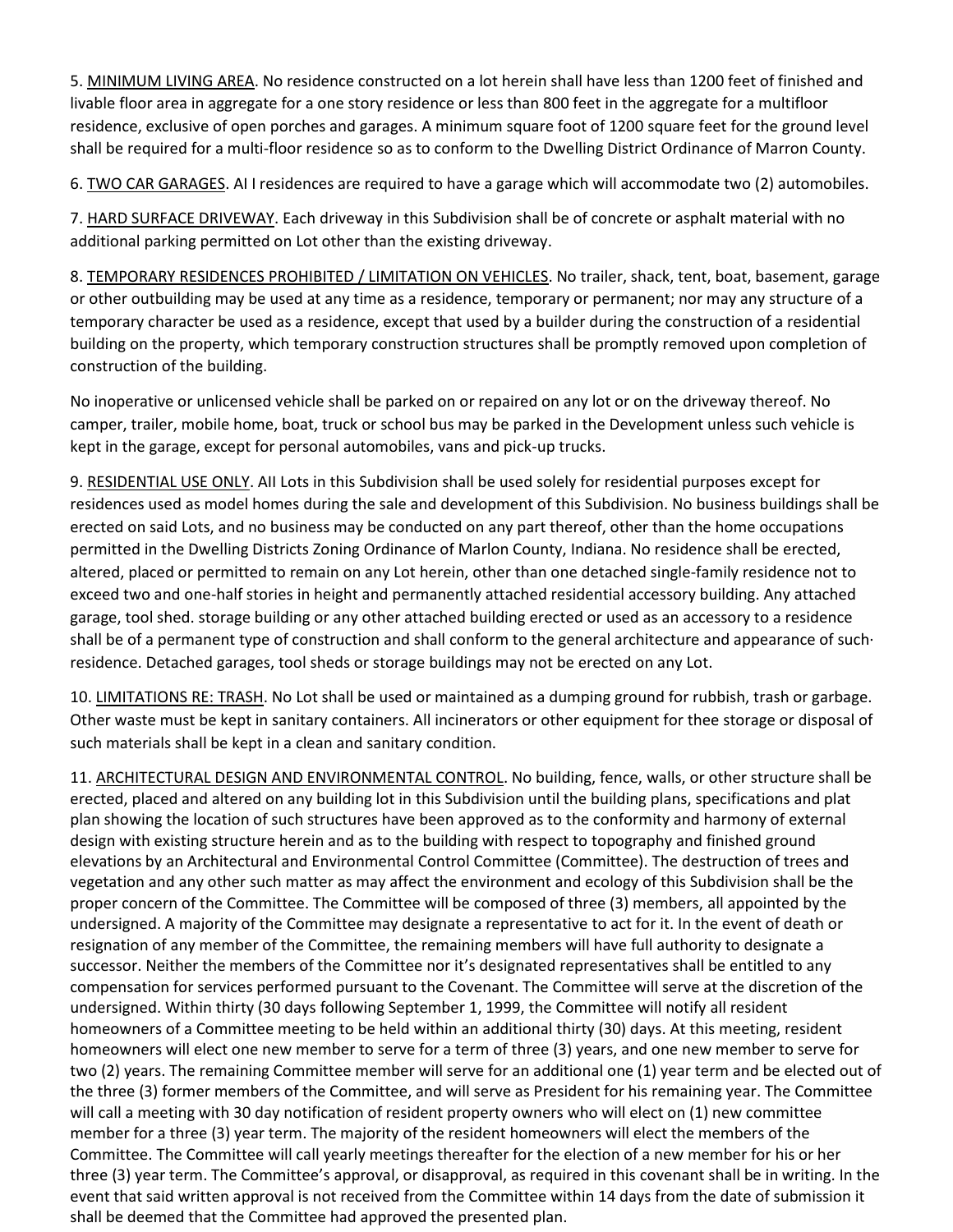12. FENCE LIMITATION. No fence, wall, hedge or shrub planting which obstructs sight lines at elevations between two (2) and six (6) feet above the street, shall be placed or permitted to remain on any corner Lot within the triangular area formed by the street property lines and a line connecting points twenty-five (25) feet from the intersection of said street lines, or in the case of a rounded property corner, from the Intersect Ion of the street lines extended. The same sight line limitations shall apply to any Lot within ten (10) feet from the intersection of a street line with the edge of a driveway pavement. No tree shall be permitted to remain within such distances of such intersections unless the foliage line is maintained at sufficient height to prevent obstruction of the sight line.

13. SIGN LIMITATIONS. No sign of any kind shall be displayed to the public view on any Lot, without the specific approval of the Board, except that one sign of not more than six (6) square feet may be displayed at any time for the purpose of advertising the property for sale or rent, except Developer and Builders may use larger signs but only during the sale and development of this Subdivision.

14. PERMITTED ANIMALS / NUISANCES. No animals. livestock or poultry of any kind shall be raised, bred or kept on any Lot. except that dogs. cots or other household pets may be kept, provided they are not kept, bred or maintained for any commercial purposes. Any animal so kept shall not be permitted to roam at large within the Subdivision, and shall be confined to the owner's premises.

No noxious or offensive trade shall be permitted on any Lot or elsewhere within this Subdivision nor shall anything be done which may become a nuisance or annoyance to the neighborhood. No refuse will be maintained on any lot. Garbage and trash shall be kept in approved containers which are not visible from the street, except on collection day.

15. ENTRANCEWAYS - PRO RATA MAINTENANCE OBLIGATION. The areas designated on the plat at the entranceways to the entire subdivision known as Creekside Woods I as landscaped easements or landscape and utility easements shall be maintained as respects the landscape and entrance wall by the title owner of the lot upon which same exists, provided however, if the property owners within all of the section of the subdivision create a home owners organization to which at least thirty percent (30%) of the lot owners in the subdivision belong then, and in that even, the maintenance responsibility herein mentioned shall instead be that of the homeowners organization. Whoever has the maintenance responsibility herein detailed shall have the right to contribution to the extent of money so expended from each lot owner on an equal prorateable basis for all lots in all of the section of this subdivision.

Each lot owner's obligation shall mature thirty (30) days after date of receipt of notice of his obligation and shall draw interest at twelve percent (12%) after the obligation matures with reasonable attorney fees if such services are required to secure payment.

16. RETENTION LAKE(S) - USE AND MAINTENANCE OBLIGATION. There are one or more separate bodies of water within this or other Sections of the Creekside Woods Subdivision which serve as retention or drainage areas and outlets for surface water which are designated on plats presently recorded or to be recorded as "Retention Lake" (hereinafter called "Lake"). One such "Lake" also serves as a retention or drainage area and outlet for surface water from several sections, presently platted or to be platted, of a Subdivision to be known as Grassy Creek with lots of said Grassy Creek and lots of Creekside Woods abutting this described "Lake" (hereinafter referred to as "Common Lake").

All Lot owners who abut a given "Lake", Including the "Common Lake", by accepting a Deed to sold Lot assume the responsibility of maintaining said "Lake" on an equal pro rata bas is based on the total number of Lots that abut the Lake unless stated otherwise herein. This maintenance obligation shall commence when a given Lake is accepted and/or approved by the Department of Public Works of Marlon County and with the termination of the 3 year maintenance bond as called for under the Marlon County Subdivision Ordinance. Said Lot owners shall have the right to use the Lake they abut for fishing so long as it is done solely from the Lot owner's land bank. None of the owners herein described, relative to the Lake applicable to them, shall have the right to use such Lake for any other purpose including, but not limited, wading, boating swimming or fishing from within the "Lake".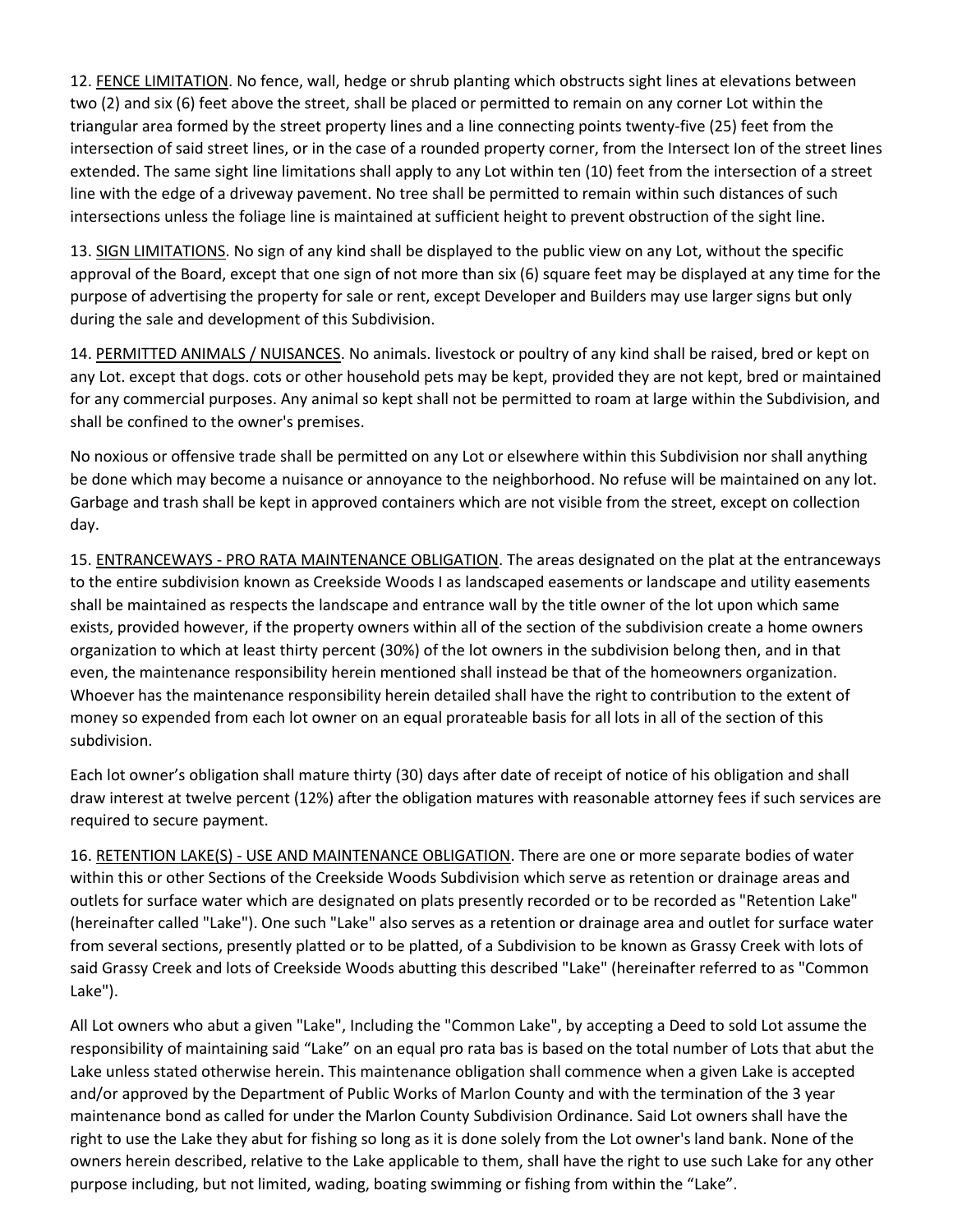In the event a Homeowner's organization is created for the Creekside Woods Subdivision which mandates membership therein such organization shall solely determine the timing and nature of the maintenance obligation of the Lot owners around "Common Lake". The allocations of cost for such obligation shall be on an equal pro rata basis to the Lot owners who abut and surround the "Common Lake" with the exception that the aggregate of such cost assigned to the Lot owners whose Lots in Grassy Creek surround "Common Lake" shall become a common expense of such Homeowner's organization and therefore a financial obligation of such organization. The rights to use of "Common Lake" shall not inure to such organization or its members (other than those who abut "Common Lake") as a result of this provision.

17. LIMITATION ON TIME TO BUILD. Any party other than the Developer who secures title to a Lot in this Subdivision agrees to complete construction of any residence on or before one (1) year from the date construction commences on sold Lot. Failure to honor this condition/restriction shall establish an Option to Purchase said Lot and Improvements thereon for cash at an appraised price as hereinafter detailed exercisable by written notice from the Developer to the owners of sold Lot within sixty (60) days of the expiration of the aforesaid one (1) year period.

The appraised price shall be agreed upon within ten (10) days of the Lot owner's receipt of the above written notice and if that is not possible the Lot owner and the Developer agree to submit the question of appraised value to appraisement and be bound by same as follows:

- (a) Each party shall select an appraiser and the two appraisers shall select a third. and this third appraiser shall proceed to determine the value of the lot and improvements. Both parties agree to name their respective appraiser within fifteen (15) days of the date of the aforesaid written notice.
- (b) The appraisement shall be made within twenty-five (25) days of the date of the aforesaid written notice and the appraiser shall make h is report in writing and furnish a copy thereof to each of the parties within five (5) days thereafter.
- (c) Each party shall pay one-half (1/2) of the cast of this appraiser and shall be conclusively bound by the appraisers' determination.

18. FUEL STORAGE TANKS LIMITATIONS all fuel storage tanks on any lot must be buried below ground.

19. ANTENNA LIMITATIONS / SATELLITE DISHES PROHIBITED. All Exposed antennas shall require approval by the Architectural Control Committee. Height shall not excel five (5) feet above roof peak. No visible satellite receiver dishes or apparatus shall be allowed on any lot.

20. ABOVE GROUND POOLS PROHIBITED. Only in-ground pools will be permitted.

21. DURATION OF COVENANTS. These covenants and restrictions shall run with the land and shall be binding upon all persons or entities from time to time having any right, title or interest in the Real Estate, or any part thereof, and on all persons or entities claiming under them, until twenty (20) years after the date of recording hereof, in the last fifteen (15) years thereof seventy percent (70%) of the lot owners may amend these covenants in whole or in part. After said twenty (20) years said covenants and restrictions shall be automatically extended for successive periods of ten (10) years each, unless prior to the commencement of any such extension period, by a vote of a majority of the then owners of the lots in the Subdivision it is agreed that said covenants and restrictions shall terminate in whole or in part; provided, however, that no termination of said covenants and restrictions shall affect any easement hereby created and reserved unless all person entitled to the beneficial use of such easement shall consent thereto. Any such amendment or termination shall be evidenced by a written instrument, signed and acknowledge by the lot owner or owners concurring therein, which instrument shall set forth facts sufficient to indicate compliance with this paragraph and shall be recorded in the office of the Recorder of Marion County, Indiana.

22. ENFORCEMENT. Violation or threatened violation of these covenants and restrictions shall be grounds for an action by Developer, any person or entity having any right, title or Interest in the Real Estate (or any part thereof), or any person or entity having any right, title or interest in a Lot in the Subdivision and all persons or entities claiming under them, against the person or entity violating or threatening to violate any such covenants or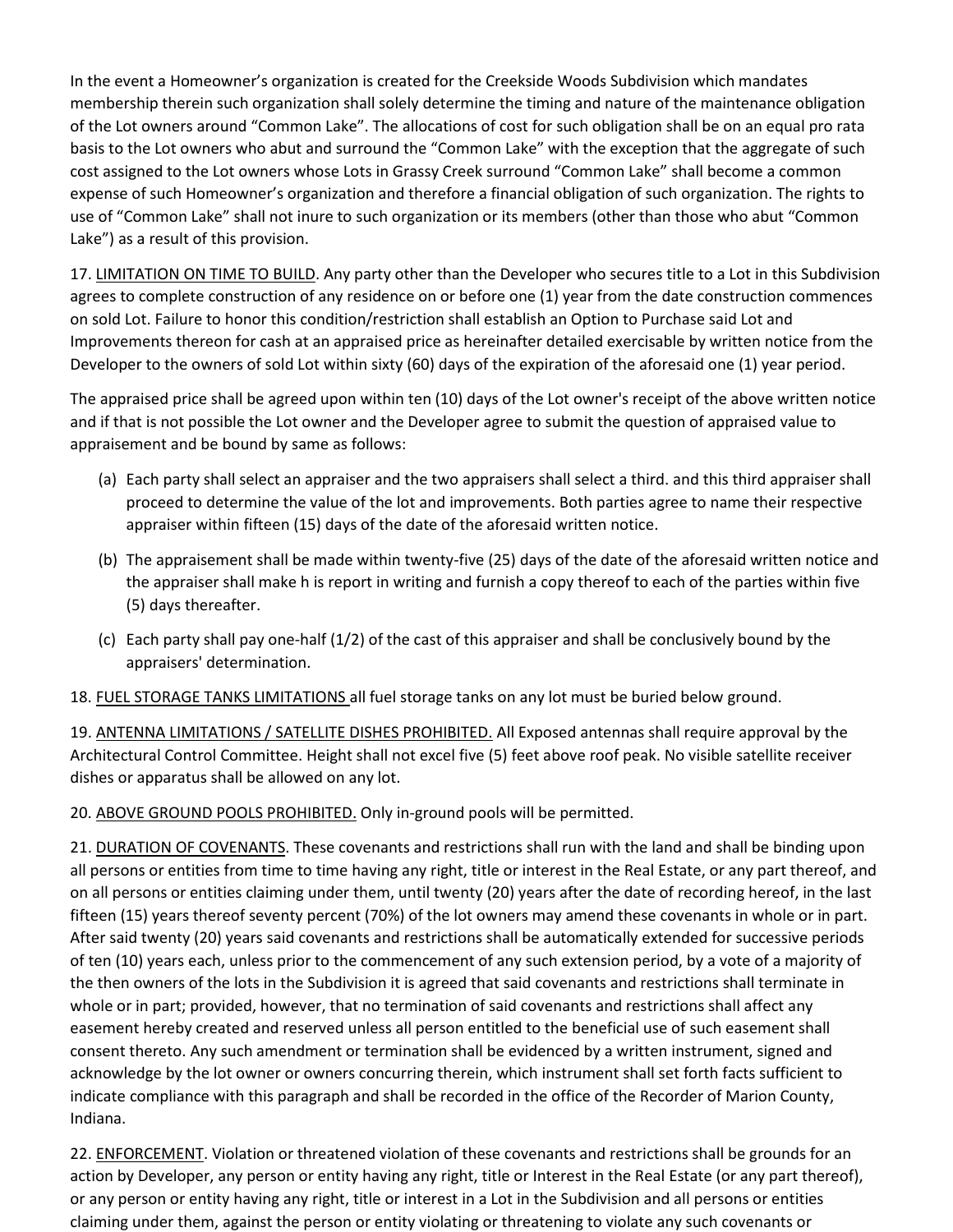restrictions. Available relief in any such action shall include recovery of damages or other sums due for such violation, Injunctive relief against any such violation or threatened violation, declaratory relief, and the recovery of costs and attorneys' fees incurred by any party successfully enforcing these covenants and restrictions; provided, however, that the Developer shall not be liable for damages of any kind to any person for failing to enforce or carry out such covenants or restrictions.

23. SEVERABILITY. Every one of the Restrictions is hereby declared to be Independent of. and severable from, the rest of the Restrictions and of and from every other one of the Restrictions, and of and from every combination of the Restrictions.

24. METROPOLITAN DEVELOPMENT COMMISSION. The Metropolitan Development Commission, its successors and assigns, shall have no right, power or authority to enforce any covenants, commitments, restrictions or other limitations contained in this plat other than those covenants, commitments, restrictions or limitations that expressly run in favor of the Metropolitan Development Commission; provided further, that nothing herein shall be construed to prevent the Metropolitan Development Commission from enforcing any provisions of the Subdivision control ordinance, 58-AO-3, as amended, or any conditions attached to approval of this plat by the Plat Committee.